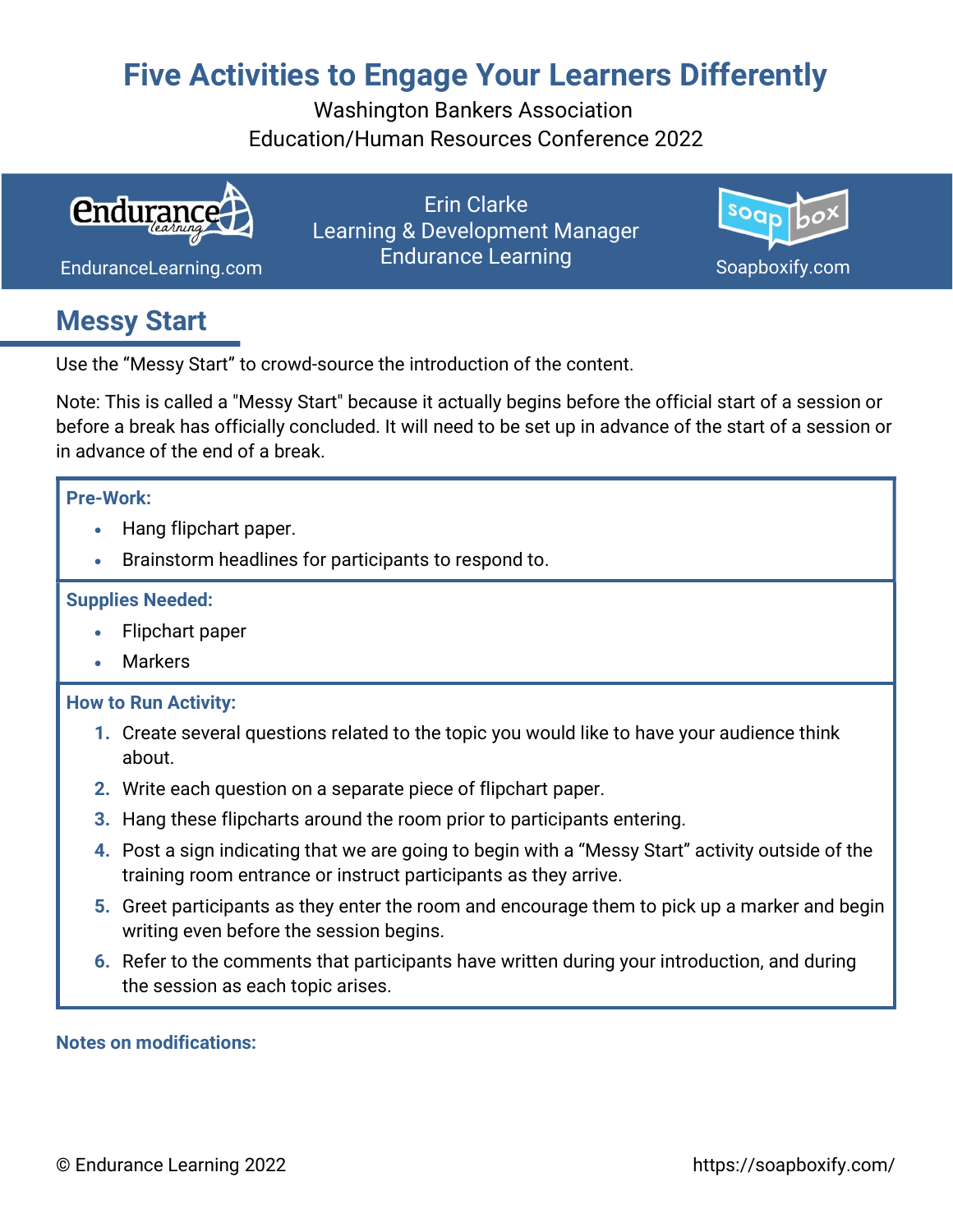### How I See It

Force your participants to "take a side" on a variety of statements to encourage them to think more critically about situations.

### Pre-Work:

- Create "Agree," "Disagree," and "Hung Jury" pages.
- Draft "How I See It" statements for learners to discuss.
- Print "How I See It" statements on cards (or pages).

#### Supplies Needed:

- "Agree," "Disagree," and "Hung Jury" pages
- "How I See It" Statement cards

#### How to Run Activity:

- 1. Break participants up into groups of 3-6 people per group.
- 2. Once participants are in their groups, give a deck of "How I See It" cards to each group.
- **3.** Instruct groups to read each card, and then each person in the group must declare whether they agree or disagree with the statement on the card. They should share why they agree or disagree with the statement. Keep in mind that this activity isn't about trying to persuade others to agree with you, but rather that different people may have different opinions about the same statement.
- 4. If everyone agrees with a particular statement, then they should place the card in an "agree" pile. If everyone disagrees with the statement, they should place the card in a "disagree" pile. If some people agree and others disagree, they should place the card in a "hung jury" pile.
- 5. Once it looks like most groups have gone through each of the cards, ask for everyone's attention.
- 6. Ask each group to share one card that seemed to lead to a lot of discussion.
	- \* What did the group talk about?
	- \* Did other groups have similar discussions about that card?
	- \* Did other groups see the statement differently?
	- \* What conclusions can you draw from the topic at hand based upon your "How I See It" conversations?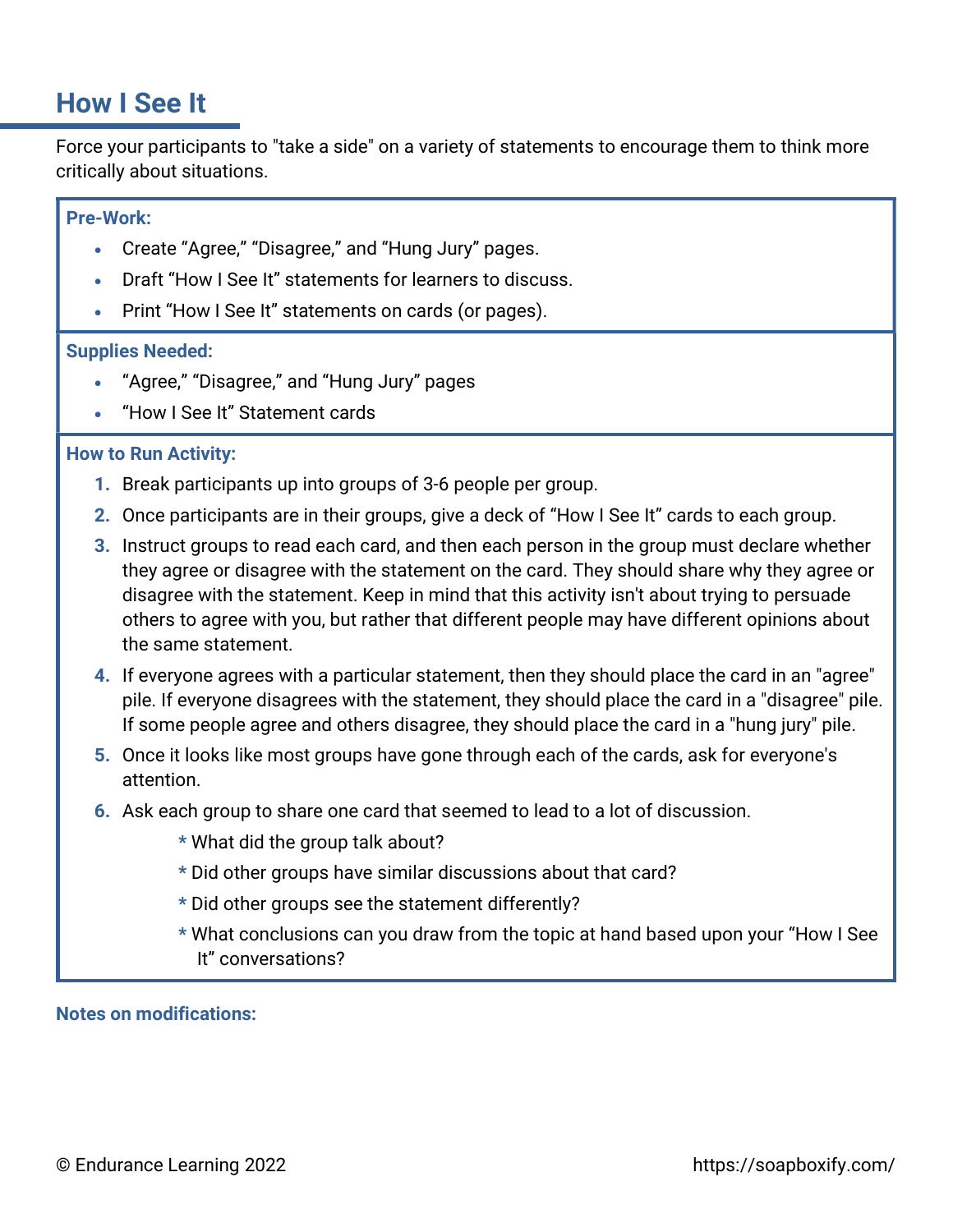## Elimination

Once participants are familiar with several aspects of a topic, they can play a game of elimination to apply what they learned by eliminating answer choices and arriving at the correct answer.

#### Pre-Work:

- Create elimination cards or a virtual elimination board for a shared screen.
- Brainstorm clues.
- Test clues to ensure the activity works properly.

#### Supplies Needed:

Elimination cards (if using)

#### How to Run Activity:

- 1. Break participants into small groups and distribute a set of elimination cards to each group, OR display elimination cards virtually on a shared screen.
- 2. Ask each group to arrange the cards face-up on the table (if using cards).
- 3. Reveal a series of clues that each describe one aspect of [insert topic at hand].
- 4. After seeing each clue, instruct participants to turn over any cards that could be eliminated until they are left with the card they would recommend.
- 5. At the end of the clues, ask each group to share which card they felt survived the process of elimination and their rationale for arriving at their conclusion.
- 6. Repeat, if necessary, for another series of clues.
- 7. Ask some or all of the following questions:
	- \* What were some of the clues that allowed you to eliminate some cards?
	- \* Is there always just one right answer?
	- \* [Insert your own questions.]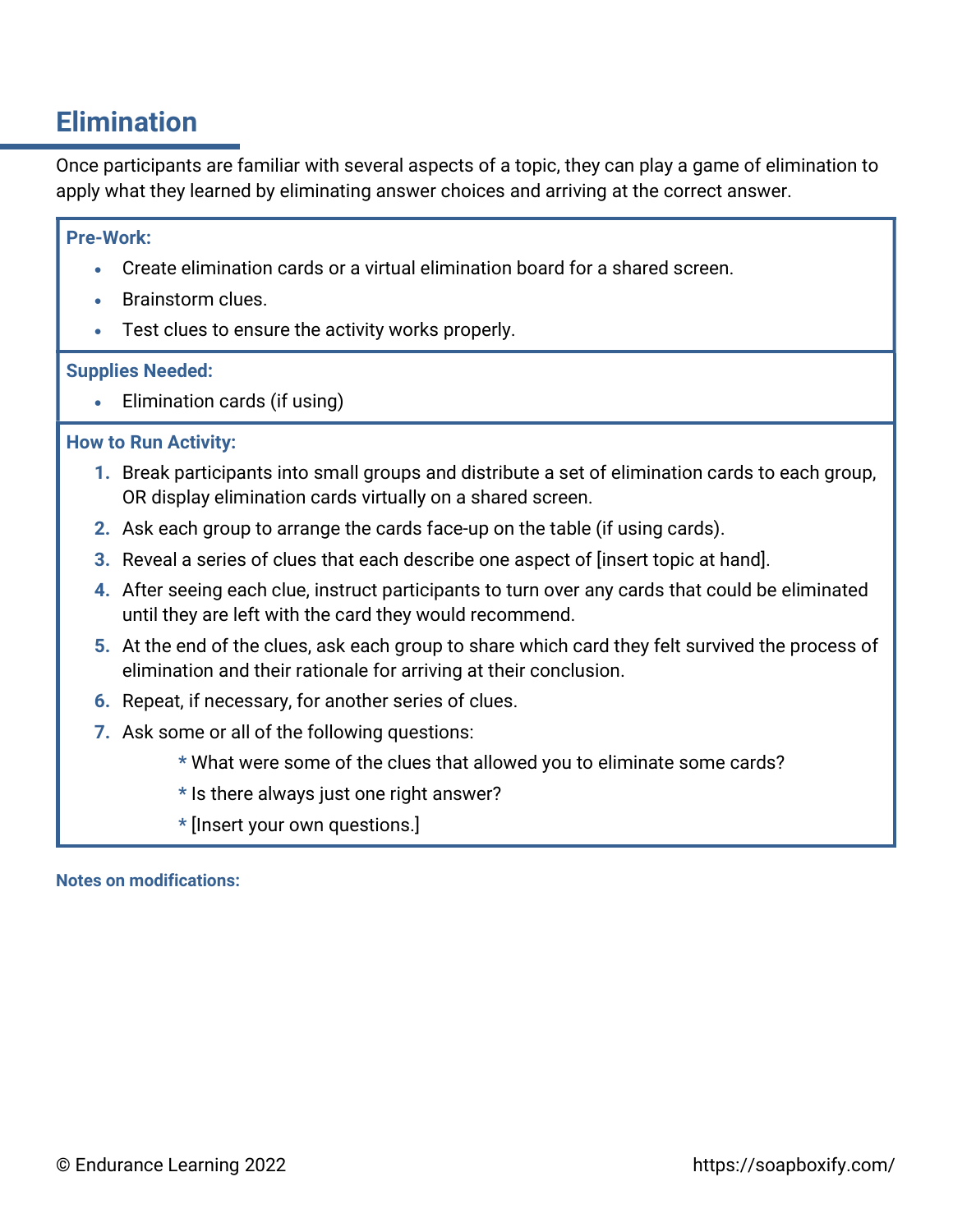## Pair and Share

After introducing a topic or content to participants, give them time to discuss their ideas or reactions with a partner.

#### Pre-Work:

**•** Brainstorm discussion questions.

#### Supplies Needed:

None

#### How to Run Activity:

- 1. Break participants into partner pairs.
- 2. Share discussion questions and the time limit for discussion.
- 3. Once it looks like most groups have discussed most of the questions, ask for everyone's attention.
- 4. Ask each group to share what they learned from their discussions.